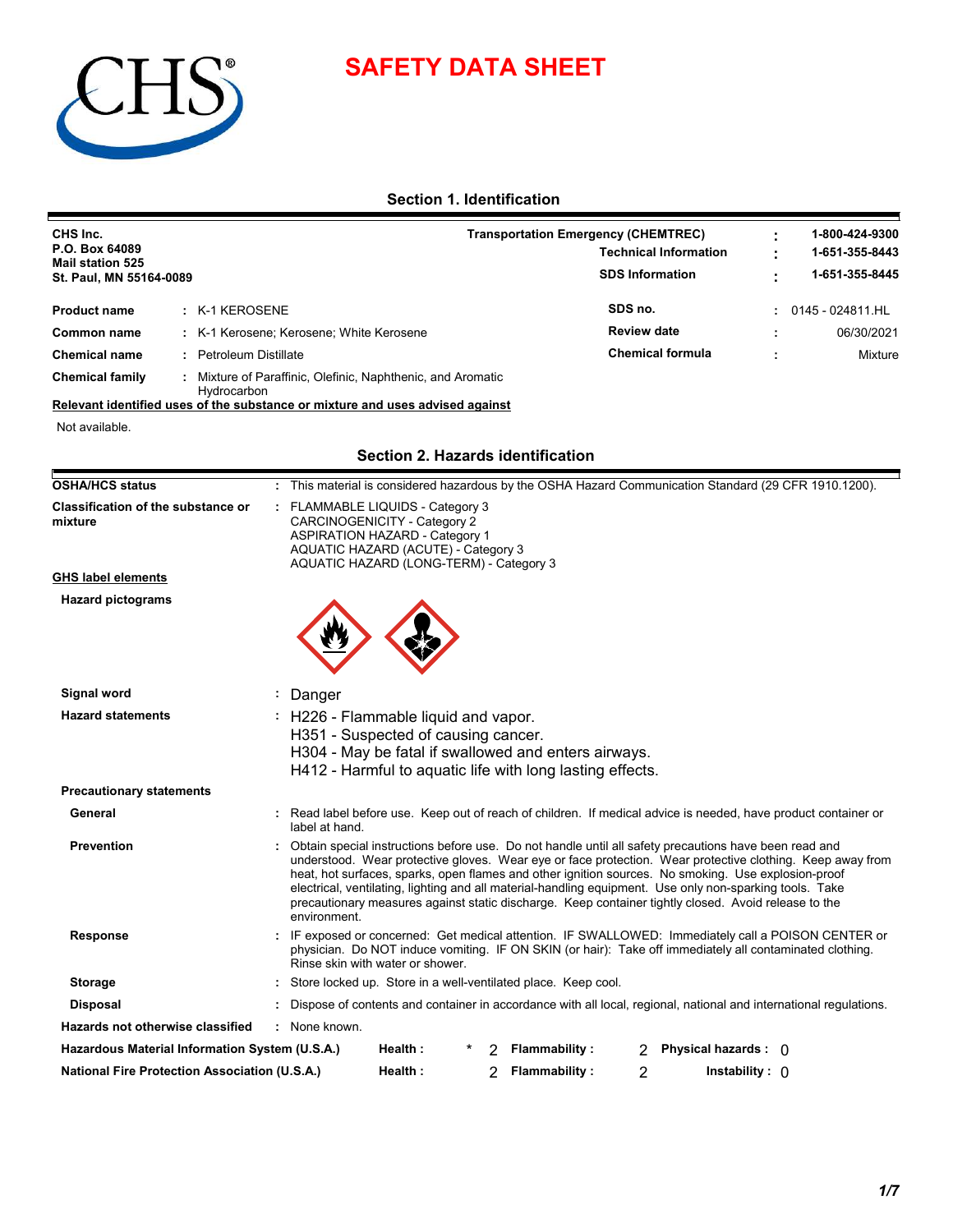# **Section 3. Composition/information on ingredients**

| Substance/mixture             | : Mixture                                |
|-------------------------------|------------------------------------------|
| <b>Chemical name</b>          | : Petroleum Distillate                   |
| Other means of identification | : K-1 Kerosene: Kerosene: White Kerosene |

| Ingredient name      | %           | <b>CAS number</b> |
|----------------------|-------------|-------------------|
| Kerosine (Petroleum) | $\geq 90$   | 8008-20-6         |
| Naphthalene          | $≥0.3 - ≤1$ | $91 - 20 - 3$     |

Any concentration shown as a range is to protect confidentiality or is due to batch variation.

**There are no additional ingredients present which, within the current knowledge of the supplier and in the concentrations applicable, are classified as hazardous to health or the environment and hence require reporting in this section.**

**Occupational exposure limits, if available, are listed in Section 8.**

Е

# **Section 4. First aid measures**

| Description of necessary first aid measures        |                                                                                                                                                                                                                                                                                                                                                                                                                                                                                                                                                                                                                                                                                                                   |
|----------------------------------------------------|-------------------------------------------------------------------------------------------------------------------------------------------------------------------------------------------------------------------------------------------------------------------------------------------------------------------------------------------------------------------------------------------------------------------------------------------------------------------------------------------------------------------------------------------------------------------------------------------------------------------------------------------------------------------------------------------------------------------|
| Eye contact                                        | : Immediately flush eyes with plenty of water, occasionally lifting the upper and lower eyelids. Check for and<br>remove any contact lenses. Continue to rinse for at least 20 minutes. Get medical attention.                                                                                                                                                                                                                                                                                                                                                                                                                                                                                                    |
| <b>Inhalation</b>                                  | : Remove victim to fresh air and keep at rest in a position comfortable for breathing. If not breathing, if breathing<br>is irregular or if respiratory arrest occurs, provide artificial respiration or oxygen by trained personnel. It may be<br>dangerous to the person providing aid to give mouth-to-mouth resuscitation. Get medical attention. If<br>unconscious, place in recovery position and get medical attention immediately. Maintain an open airway.                                                                                                                                                                                                                                               |
| <b>Skin contact</b>                                | Flush contaminated skin with plenty of water. Continue to rinse for at least 20 minutes. Get medical attention.                                                                                                                                                                                                                                                                                                                                                                                                                                                                                                                                                                                                   |
| Ingestion                                          | Get medical attention immediately. Call a poison center or physician. Remove victim to fresh air and keep at<br>rest in a position comfortable for breathing. If material has been swallowed and the exposed person is<br>conscious, give small quantities of water to drink. Stop if the exposed person feels sick as vomiting may be<br>dangerous. Aspiration hazard if swallowed. Can enter lungs and cause damage. Do not induce vomiting. If<br>vomiting occurs, the head should be kept low so that vomit does not enter the lungs. Never give anything by<br>mouth to an unconscious person. If unconscious, place in recovery position and get medical attention<br>immediately. Maintain an open airway. |
| Most important symptoms/effects, acute and delayed |                                                                                                                                                                                                                                                                                                                                                                                                                                                                                                                                                                                                                                                                                                                   |
| Potential acute health effects                     |                                                                                                                                                                                                                                                                                                                                                                                                                                                                                                                                                                                                                                                                                                                   |
| Eye contact                                        | : No known significant effects or critical hazards.                                                                                                                                                                                                                                                                                                                                                                                                                                                                                                                                                                                                                                                               |
| Inhalation                                         | No known significant effects or critical hazards.                                                                                                                                                                                                                                                                                                                                                                                                                                                                                                                                                                                                                                                                 |
| <b>Skin contact</b>                                | : No known significant effects or critical hazards.                                                                                                                                                                                                                                                                                                                                                                                                                                                                                                                                                                                                                                                               |
| Ingestion                                          | May be fatal if swallowed and enters airways.                                                                                                                                                                                                                                                                                                                                                                                                                                                                                                                                                                                                                                                                     |
| Over-exposure signs/symptoms                       |                                                                                                                                                                                                                                                                                                                                                                                                                                                                                                                                                                                                                                                                                                                   |
| Eye contact                                        | : No known significant effects or critical hazards.                                                                                                                                                                                                                                                                                                                                                                                                                                                                                                                                                                                                                                                               |
| <b>Inhalation</b>                                  | No known significant effects or critical hazards.                                                                                                                                                                                                                                                                                                                                                                                                                                                                                                                                                                                                                                                                 |
| <b>Skin contact</b>                                | No known significant effects or critical hazards.                                                                                                                                                                                                                                                                                                                                                                                                                                                                                                                                                                                                                                                                 |
| Ingestion                                          | Adverse symptoms may include the following:<br>nausea or vomiting                                                                                                                                                                                                                                                                                                                                                                                                                                                                                                                                                                                                                                                 |
|                                                    | Indication of immediate medical attention and special treatment needed, if necessary                                                                                                                                                                                                                                                                                                                                                                                                                                                                                                                                                                                                                              |
| Notes to physician                                 | : Treat symptomatically. Contact poison treatment specialist immediately if large quantities have been ingested<br>or inhaled.                                                                                                                                                                                                                                                                                                                                                                                                                                                                                                                                                                                    |
| <b>Specific treatments</b>                         | No specific treatment.                                                                                                                                                                                                                                                                                                                                                                                                                                                                                                                                                                                                                                                                                            |
| <b>Protection of first-aiders</b>                  | : No action shall be taken involving any personal risk or without suitable training. It may be dangerous to the<br>person providing aid to give mouth-to-mouth resuscitation.                                                                                                                                                                                                                                                                                                                                                                                                                                                                                                                                     |
| See toxicological information (Section 11)         |                                                                                                                                                                                                                                                                                                                                                                                                                                                                                                                                                                                                                                                                                                                   |
|                                                    | Section 5. Fire-fighting measures                                                                                                                                                                                                                                                                                                                                                                                                                                                                                                                                                                                                                                                                                 |

| Extinguishing media            |                                                                                                                                                                                                                                               |
|--------------------------------|-----------------------------------------------------------------------------------------------------------------------------------------------------------------------------------------------------------------------------------------------|
| Suitable extinguishing media   | Dry Chemical, Foam, Carbon Dioxide (CO <sub>2</sub> ), Water (fog pattern).                                                                                                                                                                   |
| Unsuitable extinguishing media | Vapors are heavier than air and may travel along the ground to a source of ignition (pilot light,<br>heater, electric motor) some distance away. Containers, drums (even empty) can explode when<br>heat (welding, cutting, etc.) is applied. |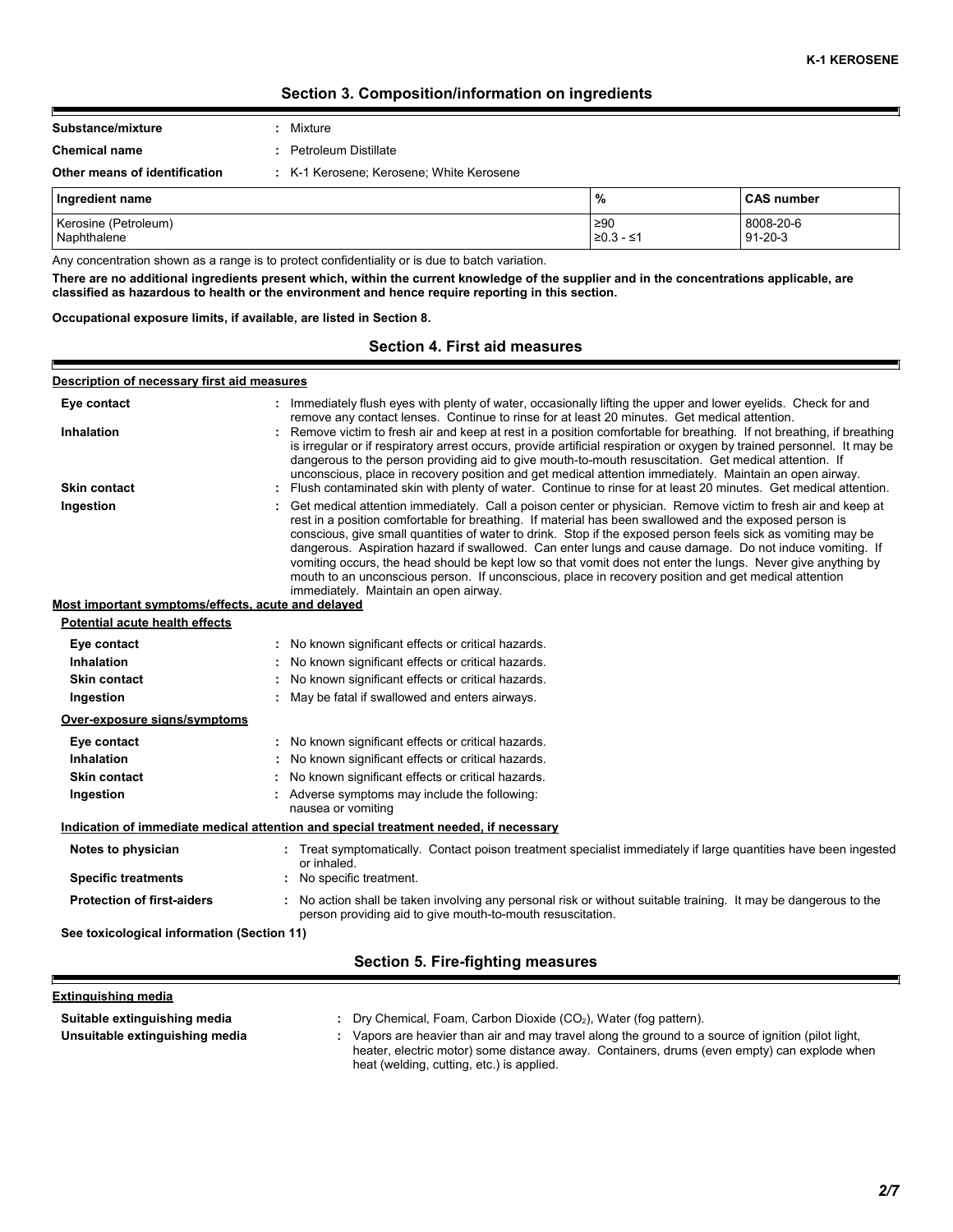### Water may be ineffective on flames, but should be used to keep fire-exposed containers cool. Water or foam sprayed into container of hot burning product could cause frothing and endanger fire fighters. Large fires, such as tank fires, should be fought with caution. If possible, pump the contents from the tank and keep adjoining structures cool with water. Avoid spreading burning liquid with water used for cooling purposes. Do not flush down public sewers. Avoid inhalation of vapors. Firefighters should wear self-contained breathing apparatus. **Hazardous thermal decomposition products Specific hazards arising from the chemical** No specific data. **:** Flammable liquid and vapor. Runoff to sewer may create fire or explosion hazard. In a fire or if **:** heated, a pressure increase will occur and the container may burst, with the risk of a subsequent explosion. The vapor/gas is heavier than air and will spread along the ground. Vapors may accumulate in low or confined areas or travel a considerable distance to a source of ignition and flash back. This material is harmful to aquatic life with long lasting effects. Fire water contaminated with this material must be contained and prevented from being discharged to any waterway, sewer or drain. Fire-fighters should wear appropriate protective equipment and self-contained breathing apparatus **:** (SCBA) with a full face-piece operated in positive pressure mode. **Special protective equipment for fire-fighters Special protective actions for fire-fighters :**

### **Section 6. Accidental release measures**

## **Personal precautions, protective equipment and emergency procedures**

| For non-emergency personnel                           | : No action shall be taken involving any personal risk or without suitable training. Evacuate surrounding areas.<br>Keep unnecessary and unprotected personnel from entering. Do not touch or walk through spilled material.<br>Shut off all ignition sources. No flares, smoking or flames in hazard area. Avoid breathing vapor or mist.<br>Provide adequate ventilation. Wear appropriate respirator when ventilation is inadequate. Put on appropriate<br>personal protective equipment.                                                                       |
|-------------------------------------------------------|--------------------------------------------------------------------------------------------------------------------------------------------------------------------------------------------------------------------------------------------------------------------------------------------------------------------------------------------------------------------------------------------------------------------------------------------------------------------------------------------------------------------------------------------------------------------|
| Methods and materials for containment and cleaning up |                                                                                                                                                                                                                                                                                                                                                                                                                                                                                                                                                                    |
| Spill                                                 | : Stop leak if without risk. Move containers from spill area. Use spark-proof tools and explosion-proof<br>equipment. Approach release from upwind. Prevent entry into sewers, water courses, basements or confined<br>areas. Wash spillages into an effluent treatment plant or proceed as follows. Contain and collect spillage with<br>non-combustible, absorbent material e.g. sand, earth, vermiculite or diatomaceous earth and place in container<br>for disposal according to local regulations (see Section 13). Dispose of via a licensed waste disposal |

contractor. Contaminated absorbent material may pose the same hazard as the spilled product. Note: see Section 1 for emergency contact information and Section 13 for waste disposal.

### **Section 7. Handling and storage**

### **Advice on general occupational hygiene Conditions for safe storage, including any incompatibilities** Eating, drinking and smoking should be prohibited in areas where this material is handled, stored and **:** processed. Workers should wash hands and face before eating, drinking and smoking. See also Section 8 for additional information on hygiene measures. Store in accordance with local regulations. Store in a segregated and approved area. Store in original **:** container protected from direct sunlight in a dry, cool and well-ventilated area, away from incompatible materials (see Section 10) and food and drink. Store locked up. Eliminate all ignition sources. Separate from oxidizing materials. Keep container tightly closed and sealed until ready for use. Containers that have been opened must be carefully resealed and kept upright to prevent leakage. Do not store in unlabeled containers. Use appropriate containment to avoid environmental contamination. See Section 10 for incompatible materials before handling or use. **Put on appropriate personal protective equipment (see Section 8). Avoid exposure - obtain special instructions** before use. Do not handle until all safety precautions have been read and understood. Do not get in eyes or on skin or clothing. Do not swallow. Avoid breathing vapor or mist. Avoid release to the environment. Use only with adequate ventilation. Wear appropriate respirator when ventilation is inadequate. Do not enter storage areas and confined spaces unless adequately ventilated. Keep in the original container or an approved alternative made from a compatible material, kept tightly closed when not in use. Store and use away from heat, sparks, open flame or any other ignition source. Use explosion-proof electrical (ventilating, lighting and material handling) equipment. Use only non-sparking tools. Take precautionary measures against electrostatic discharges. Empty containers retain product residue and can be hazardous. Do not reuse container. **: Precautions for safe Section 8. Exposure controls/personal protection**

### **Control parameters**

**Occupational exposure limits**

**K-1 KEROSENE**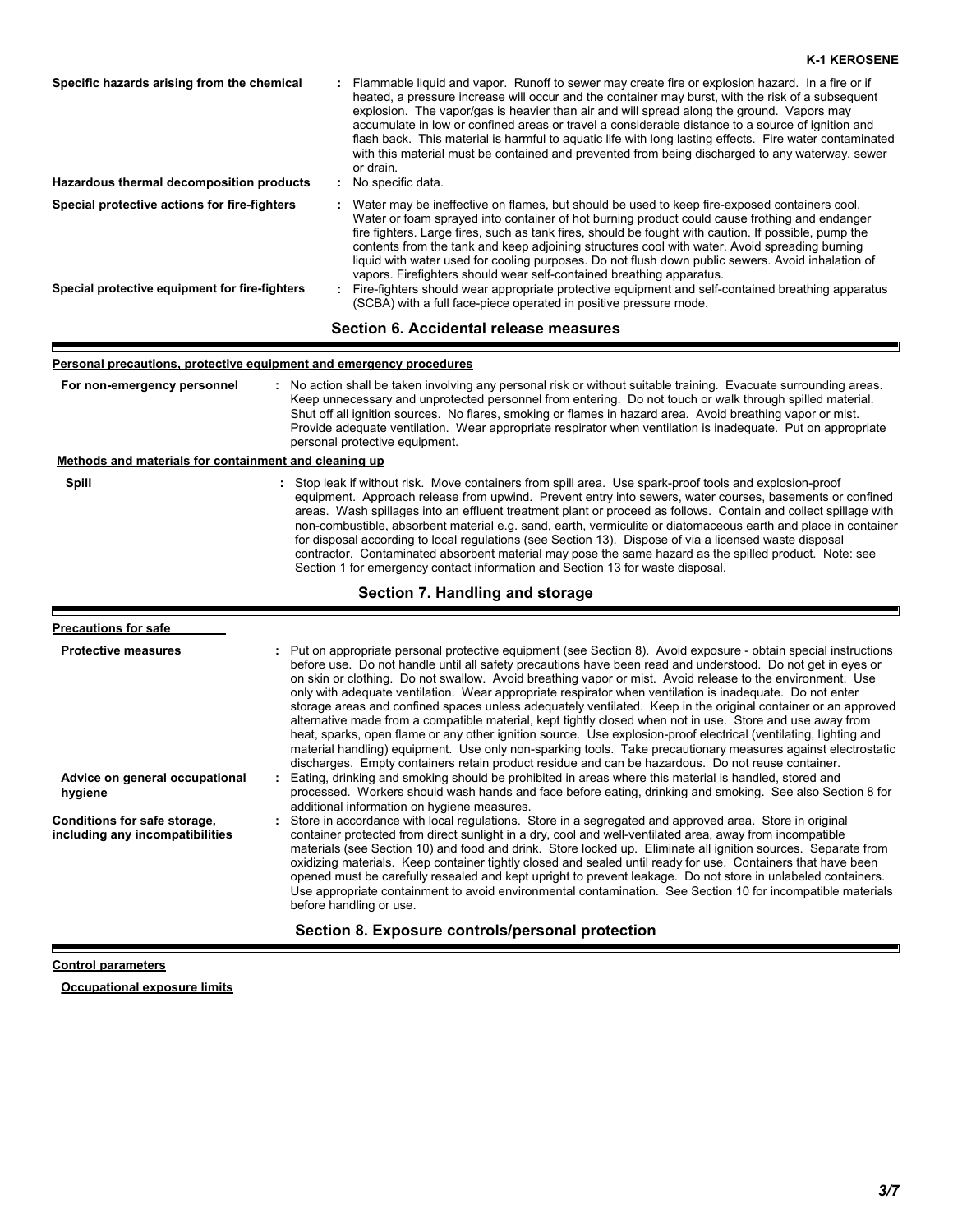| Ingredient name                                | <b>Exposure limits</b>                                                                                                                                                                                                                                                                                                                                                                                                                                                                                                                                                                                                                                                                                                                                         |
|------------------------------------------------|----------------------------------------------------------------------------------------------------------------------------------------------------------------------------------------------------------------------------------------------------------------------------------------------------------------------------------------------------------------------------------------------------------------------------------------------------------------------------------------------------------------------------------------------------------------------------------------------------------------------------------------------------------------------------------------------------------------------------------------------------------------|
| Kerosine (Petroleum)<br>Naphthalene            | NIOSH REL (United States, 10/2016).<br>TWA: 100 mg/m <sup>3</sup> 10 hours.<br>ACGIH TLV (United States, 3/2017). Absorbed through skin.<br>TWA: 200 mg/m <sup>3</sup> , (as total hydrocarbon vapor) 8 hours.<br>ACGIH TLV (United States, 3/2017). Absorbed through skin.<br>TWA: 10 ppm 8 hours.<br>TWA: $52 \text{ mg/m}^3$ 8 hours.<br>NIOSH REL (United States, 10/2016).<br>TWA: 10 ppm 10 hours.<br>TWA: 50 mg/m <sup>3</sup> 10 hours.<br>STEL: 15 ppm 15 minutes.<br>STEL: 75 mg/m <sup>3</sup> 15 minutes.<br>OSHA PEL (United States, 6/2016).<br>TWA: 10 ppm 8 hours.<br>TWA: 50 mg/m <sup>3</sup> 8 hours.                                                                                                                                       |
| Appropriate engineering controls               | : Use only with adequate ventilation. Use process enclosures, local exhaust ventilation or other engineering<br>controls to keep worker exposure to airborne contaminants below any recommended or statutory limits. The<br>engineering controls also need to keep gas, vapor or dust concentrations below any lower explosive limits.<br>Use explosion-proof ventilation equipment.                                                                                                                                                                                                                                                                                                                                                                           |
| Environmental exposure controls                | : Emissions from ventilation or work process equipment should be checked to ensure they comply with the<br>requirements of environmental protection legislation.                                                                                                                                                                                                                                                                                                                                                                                                                                                                                                                                                                                               |
| <u>Individual protection measures</u>          |                                                                                                                                                                                                                                                                                                                                                                                                                                                                                                                                                                                                                                                                                                                                                                |
| <b>Hygiene measures</b><br>Eye/face protection | : Wash hands, forearms and face thoroughly after handling chemical products, before eating, smoking and using<br>the lavatory and at the end of the working period. Appropriate techniques should be used to remove potentially<br>contaminated clothing. Wash contaminated clothing before reusing. Ensure that eyewash stations and safety<br>showers are close to the workstation location.<br>Safety eyewear complying with an approved standard should be used when a risk assessment indicates this is<br>necessary to avoid exposure to liquid splashes, mists, gases or dusts. If contact is possible, the following<br>protection should be worn, unless the assessment indicates a higher degree of protection: safety glasses with<br>side-shields. |
| <b>Skin protection</b>                         |                                                                                                                                                                                                                                                                                                                                                                                                                                                                                                                                                                                                                                                                                                                                                                |
| <b>Hand protection</b>                         | : Chemical-resistant, impervious gloves complying with an approved standard should be worn at all times when<br>handling chemical products if a risk assessment indicates this is necessary. Considering the parameters<br>specified by the glove manufacturer, check during use that the gloves are still retaining their protective<br>properties. It should be noted that the time to breakthrough for any glove material may be different for different<br>glove manufacturers. In the case of mixtures, consisting of several substances, the protection time of the<br>gloves cannot be accurately estimated.                                                                                                                                            |
| <b>Body protection</b>                         | : Personal protective equipment for the body should be selected based on the task being performed and the<br>risks involved and should be approved by a specialist before handling this product. When there is a risk of<br>ignition from static electricity, wear anti-static protective clothing. For the greatest protection from static<br>discharges, clothing should include anti-static overalls, boots and gloves.                                                                                                                                                                                                                                                                                                                                     |
| Other skin protection                          | : Appropriate footwear and any additional skin protection measures should be selected based on the task being<br>performed and the risks involved and should be approved by a specialist before handling this product.                                                                                                                                                                                                                                                                                                                                                                                                                                                                                                                                         |
| <b>Respiratory protection</b>                  | : Based on the hazard and potential for exposure, select a respirator that meets the appropriate standard or<br>certification. Respirators must be used according to a respiratory protection program to ensure proper fitting,<br>training, and other important aspects of use.                                                                                                                                                                                                                                                                                                                                                                                                                                                                               |

# **Section 9. Physical and chemical properties**

| <b>Appearance</b>               |    |                                                                          | <b>Relative density</b>             |  | : 0.8                                                                |  |
|---------------------------------|----|--------------------------------------------------------------------------|-------------------------------------|--|----------------------------------------------------------------------|--|
| <b>Physical state</b>           |    | $:$ Liquid.                                                              | <b>Evaporation rate</b>             |  | $:$ >1 (Butyl acetate = 1)                                           |  |
| Color                           |    | Pale yellow to water-white.                                              | <b>Solubility</b>                   |  | : Insoluble in the following materials: cold water<br>and hot water. |  |
| Odor                            | ÷. | Mild hydrocarbon.                                                        | Solubility in water                 |  | : Insoluble                                                          |  |
| Odor threshold                  |    | : Not available.                                                         | <b>Partition coefficient: n-</b>    |  | : Not available.                                                     |  |
| рH                              |    | Not available.                                                           | octanol/water                       |  |                                                                      |  |
| <b>Melting point</b>            | ٠  | Not available.                                                           | Auto-ignition<br>temperature        |  | : 251.667 to 257.222 °C (485 to 495 °F)                              |  |
| <b>Boiling point</b>            |    | : 171.111 to 300°C (340 to 572°F)                                        | <b>Decomposition</b><br>temperature |  | : Not available.                                                     |  |
| Flash point                     |    | Closed cup: $>37.778^{\circ}$ C ( $>100^{\circ}$ F) [Pensky-<br>Martens. | <b>SADT</b>                         |  | : Not available.                                                     |  |
| <b>Flammability</b>             | ÷  | Not available.                                                           | <b>Viscosity</b>                    |  | : Not available.                                                     |  |
| Lower and upper                 |    | Lower: 0.7%                                                              | Vapor pressure                      |  | : <6.7 kPa (<50 mm Hg) (100°F)                                       |  |
| explosive (flammable)<br>limits |    | Upper: $5%$                                                              | Vapor density                       |  | : $>1$ [Air = 1]                                                     |  |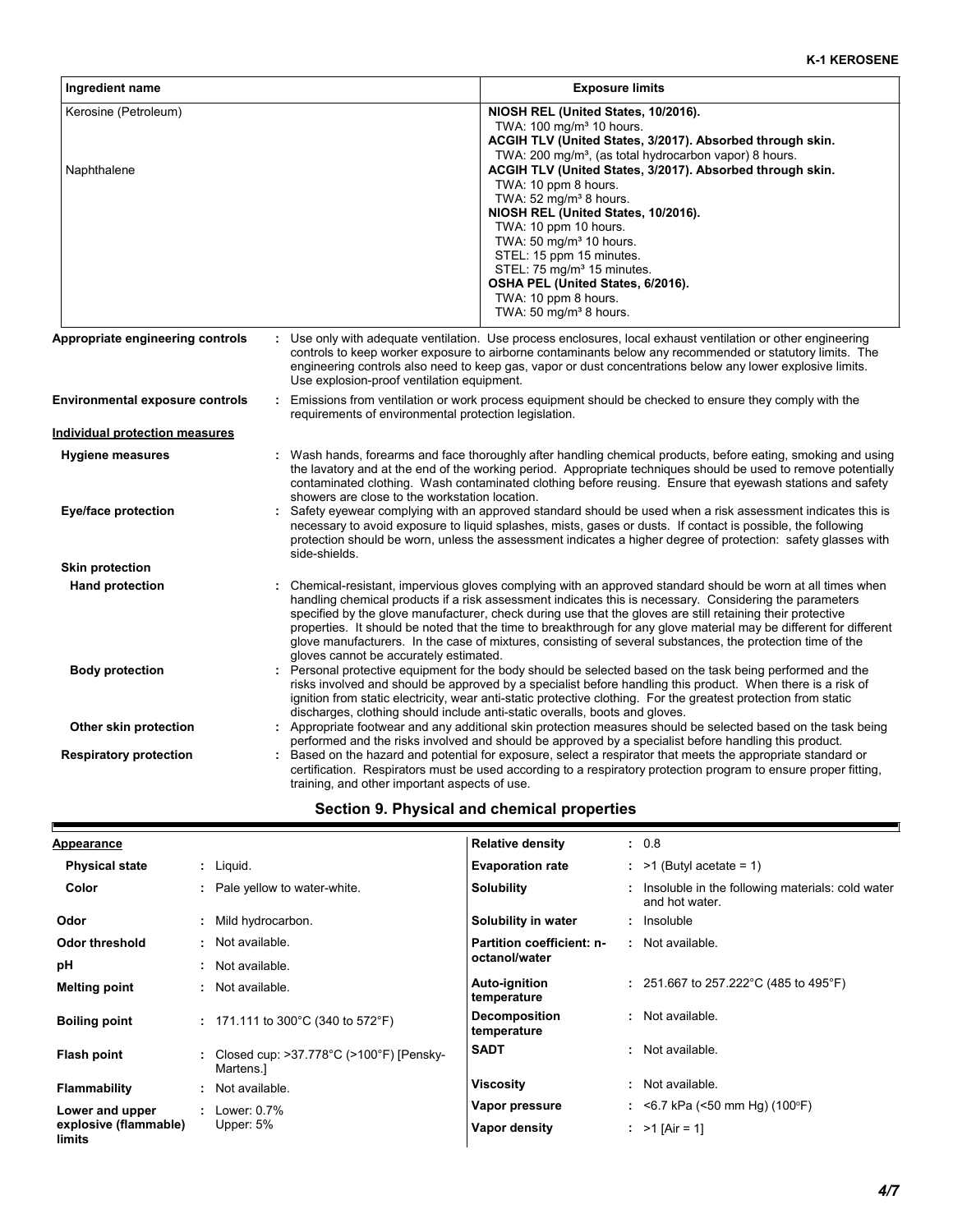# **Section 10. Stability and reactivity**

| Reactivity                         | : No specific test data related to reactivity available for this product or its ingredients.                                                                                                                                            |
|------------------------------------|-----------------------------------------------------------------------------------------------------------------------------------------------------------------------------------------------------------------------------------------|
| <b>Chemical stability</b>          | The product is stable.                                                                                                                                                                                                                  |
| Possibility of hazardous reactions | : Under normal conditions of storage and use, hazardous reactions will not occur.                                                                                                                                                       |
| <b>Conditions to avoid</b>         | : Avoid all possible sources of ignition (spark or flame). Do not pressurize, cut, weld, braze, solder, drill, grind or<br>expose containers to heat or sources of ignition. Do not allow vapor to accumulate in low or confined areas. |
| Incompatible materials             | : Reactive or incompatible with the following materials: oxidizing materials.                                                                                                                                                           |
| Hazardous decomposition products   | Under normal conditions of storage and use, hazardous decomposition products should not be produced.                                                                                                                                    |

# **Section 11. Toxicological information**

### **Information on toxicological effects**

# **Acute toxicity**

E

| Product/ingredient name | Result      | <b>Species</b> | <b>Dose</b> | <b>Exposure</b> |
|-------------------------|-------------|----------------|-------------|-----------------|
| Kerosine (Petroleum)    | LD50 Oral   | Rat            | $15$ g/kg   |                 |
| Naphthalene             | LD50 Dermal | Rabbit         | $>20$ g/kg  |                 |
|                         | LD50 Oral   | Rat            | 490 mg/kg   |                 |

### **Irritation/Corrosion**

| Product/ingredient name | Result                     | <b>Species</b> | <b>Score</b> | Exposure      | <b>Observation</b>       |
|-------------------------|----------------------------|----------------|--------------|---------------|--------------------------|
| Kerosine (Petroleum)    | I Skin - Moderate irritant | Rabbit         |              | $0.5$ ml      |                          |
|                         | I Skin - Moderate irritant | Rabbit         |              | 24 hours 100% | $\overline{\phantom{0}}$ |
|                         | I Skin - Severe irritant   | Rabbit         |              | 500 mg        |                          |
| Naphthalene             | Skin - Mild irritant       | Rabbit         |              | 495 ma        |                          |

# **Sensitization**

**Skin : Respiratory :** There is no data available.

**Mutagenicity**

There is no data available.

### **Carcinogenicity**

| <b>Classification</b> |
|-----------------------|
|-----------------------|

| <b>Product/ingredient name</b>      | <b>OSHA</b> | <b>IARC</b> | <b>NTP</b>                                       |
|-------------------------------------|-------------|-------------|--------------------------------------------------|
| Kerosine (Petroleum)<br>Naphthalene |             | 2B          | Reasonably anticipated to be a human carcinogen. |

### **Reproductive toxicity**

There is no data available.

### **Teratogenicity**

There is no data available.

### **Specific target organ toxicity (single exposure)**

There is no data available.

### **Specific target organ toxicity (repeated exposure)**

There is no data available.

## **Aspiration hazard**

| <b>Name</b>          | l Result                              |
|----------------------|---------------------------------------|
| Petroleum Distillate | <b>ASPIRATION HAZARD - Category 1</b> |
| Kerosine (Petroleum) | ASPIRATION HAZARD - Category 1        |

**Information on the likely routes of :** Dermal contact. Eye contact. Inhalation. Ingestion. **exposure**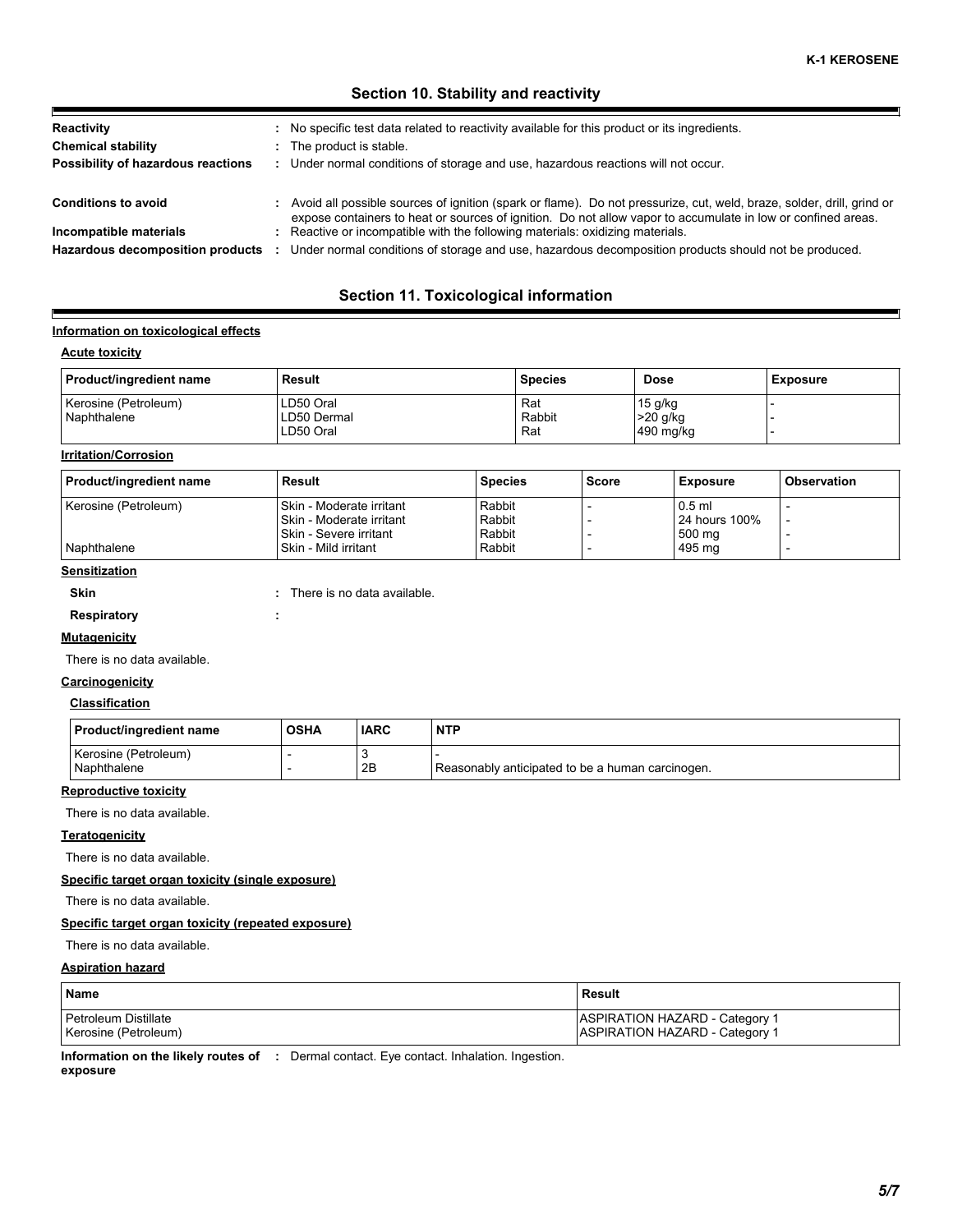# **Section 12. Ecological information**

**Toxicity**

E

| Product/ingredient name | Result                             | <b>Species</b>                           | <b>Exposure</b> |
|-------------------------|------------------------------------|------------------------------------------|-----------------|
| Naphthalene             | Acute EC50 1600 µg/L Fresh water   | Daphnia - Daphnia magna - Neonate        | 48 hours        |
|                         | Acute LC50 2350 µg/L Marine water  | Crustaceans - Palaemonetes pugio         | 48 hours        |
|                         | Acute LC50 213 µg/L Fresh water    | Fish - Melanotaenia fluviatilis - Larvae | 96 hours        |
|                         | Chronic NOEC 0.5 mg/L Marine water | Crustaceans - Uca pugnax - Adult         | 3 weeks         |
|                         | Chronic NOEC 1.5 mg/L Fresh water  | Fish - Oreochromis mossambicus           | 60 days         |

### **Persistence and degradability**

There is no data available.

# **Bioaccumulative potential**

| <b>Product/ingredient name</b>         | LogP <sub>ow</sub>          | <b>BCF</b>  | <b>Potential</b> |
|----------------------------------------|-----------------------------|-------------|------------------|
| Naphthalene                            | 3.4                         | 36.5 to 168 | low              |
| Mobility in soil                       |                             |             |                  |
| Soil/water partition coefficient (Koc) | There is no data available. |             |                  |

# **Other adverse effects by the control of the control of the control of the control of the control of the control of the control of the control of the control of the control of the control of the control of the control of**

# **Section 13. Disposal considerations**

| : The generation of waste should be avoided or minimized wherever possible. Disposal of this product, solutions<br><b>Disposal methods</b><br>and any by-products should comply with the requirements of environmental protection and waste disposal<br>legislation and any regional local authority requirements. Dispose of surplus and non-recyclable products via a<br>licensed waste disposal contractor. Waste should not be disposed of untreated to the sewer unless fully<br>compliant with the requirements of all authorities with jurisdiction. Waste packaging should be recycled.<br>Incineration or landfill should only be considered when recycling is not feasible. This material and its container<br>must be disposed of in a safe way. Care should be taken when handling empty containers that have not been<br>cleaned or rinsed out. Empty containers or liners may retain some product residues. Vapor from product<br>residues may create a highly flammable or explosive atmosphere inside the container. Do not cut, weld or<br>grind used containers unless they have been cleaned thoroughly internally. Avoid dispersal of spilled material<br>and runoff and contact with soil, waterways, drains and sewers.<br><b>Section 14. Transport information</b> |                                                                                                                                                                                                                                                                     |                                                                                                                                     |  |  |
|-------------------------------------------------------------------------------------------------------------------------------------------------------------------------------------------------------------------------------------------------------------------------------------------------------------------------------------------------------------------------------------------------------------------------------------------------------------------------------------------------------------------------------------------------------------------------------------------------------------------------------------------------------------------------------------------------------------------------------------------------------------------------------------------------------------------------------------------------------------------------------------------------------------------------------------------------------------------------------------------------------------------------------------------------------------------------------------------------------------------------------------------------------------------------------------------------------------------------------------------------------------------------------------------|---------------------------------------------------------------------------------------------------------------------------------------------------------------------------------------------------------------------------------------------------------------------|-------------------------------------------------------------------------------------------------------------------------------------|--|--|
| <b>DOT IDENTIFICATION NUMBER UN1223</b>                                                                                                                                                                                                                                                                                                                                                                                                                                                                                                                                                                                                                                                                                                                                                                                                                                                                                                                                                                                                                                                                                                                                                                                                                                                   | DOT proper shipping name                                                                                                                                                                                                                                            | KEROSENE RQ (Naphthalene)                                                                                                           |  |  |
| <b>DOT Hazard Class(es)</b><br>3                                                                                                                                                                                                                                                                                                                                                                                                                                                                                                                                                                                                                                                                                                                                                                                                                                                                                                                                                                                                                                                                                                                                                                                                                                                          | PG<br>Ш                                                                                                                                                                                                                                                             | <b>DOT EMER. RESPONSE GUIDE NO. 128</b>                                                                                             |  |  |
|                                                                                                                                                                                                                                                                                                                                                                                                                                                                                                                                                                                                                                                                                                                                                                                                                                                                                                                                                                                                                                                                                                                                                                                                                                                                                           | Section 15. Regulatory information                                                                                                                                                                                                                                  |                                                                                                                                     |  |  |
| Clean Air Act Section 602 Class I Substances<br><b>Clean Air Act Section 602 Class II Substances</b><br>Clean Air Act Section 112(b) Hazardous Air Pollutants (HAPs)                                                                                                                                                                                                                                                                                                                                                                                                                                                                                                                                                                                                                                                                                                                                                                                                                                                                                                                                                                                                                                                                                                                      | TSCA 8(a) CDR Exempt/Partial exemption: Not determined<br>United States inventory (TSCA 8b): All components are listed or exempted.<br>Clean Water Act (CWA) 307: Naphthalene<br>Clean Water Act (CWA) 311: Naphthalene<br>: Not listed<br>: Not listed<br>: Listed | Not listed<br><b>DEA List I Chemicals (Precursor Chemicals)</b><br><b>DEA List II Chemicals (Essential Chemicals)</b><br>Not listed |  |  |
| <b>SARA 302/304</b>                                                                                                                                                                                                                                                                                                                                                                                                                                                                                                                                                                                                                                                                                                                                                                                                                                                                                                                                                                                                                                                                                                                                                                                                                                                                       |                                                                                                                                                                                                                                                                     |                                                                                                                                     |  |  |
| <b>Composition/information on ingredients</b>                                                                                                                                                                                                                                                                                                                                                                                                                                                                                                                                                                                                                                                                                                                                                                                                                                                                                                                                                                                                                                                                                                                                                                                                                                             |                                                                                                                                                                                                                                                                     |                                                                                                                                     |  |  |
| No products were found.                                                                                                                                                                                                                                                                                                                                                                                                                                                                                                                                                                                                                                                                                                                                                                                                                                                                                                                                                                                                                                                                                                                                                                                                                                                                   |                                                                                                                                                                                                                                                                     |                                                                                                                                     |  |  |
| SARA 304 RQ                                                                                                                                                                                                                                                                                                                                                                                                                                                                                                                                                                                                                                                                                                                                                                                                                                                                                                                                                                                                                                                                                                                                                                                                                                                                               | : Not applicable.                                                                                                                                                                                                                                                   |                                                                                                                                     |  |  |
|                                                                                                                                                                                                                                                                                                                                                                                                                                                                                                                                                                                                                                                                                                                                                                                                                                                                                                                                                                                                                                                                                                                                                                                                                                                                                           |                                                                                                                                                                                                                                                                     |                                                                                                                                     |  |  |
| SARA 311/312                                                                                                                                                                                                                                                                                                                                                                                                                                                                                                                                                                                                                                                                                                                                                                                                                                                                                                                                                                                                                                                                                                                                                                                                                                                                              |                                                                                                                                                                                                                                                                     |                                                                                                                                     |  |  |

**Composition/information on ingredients**